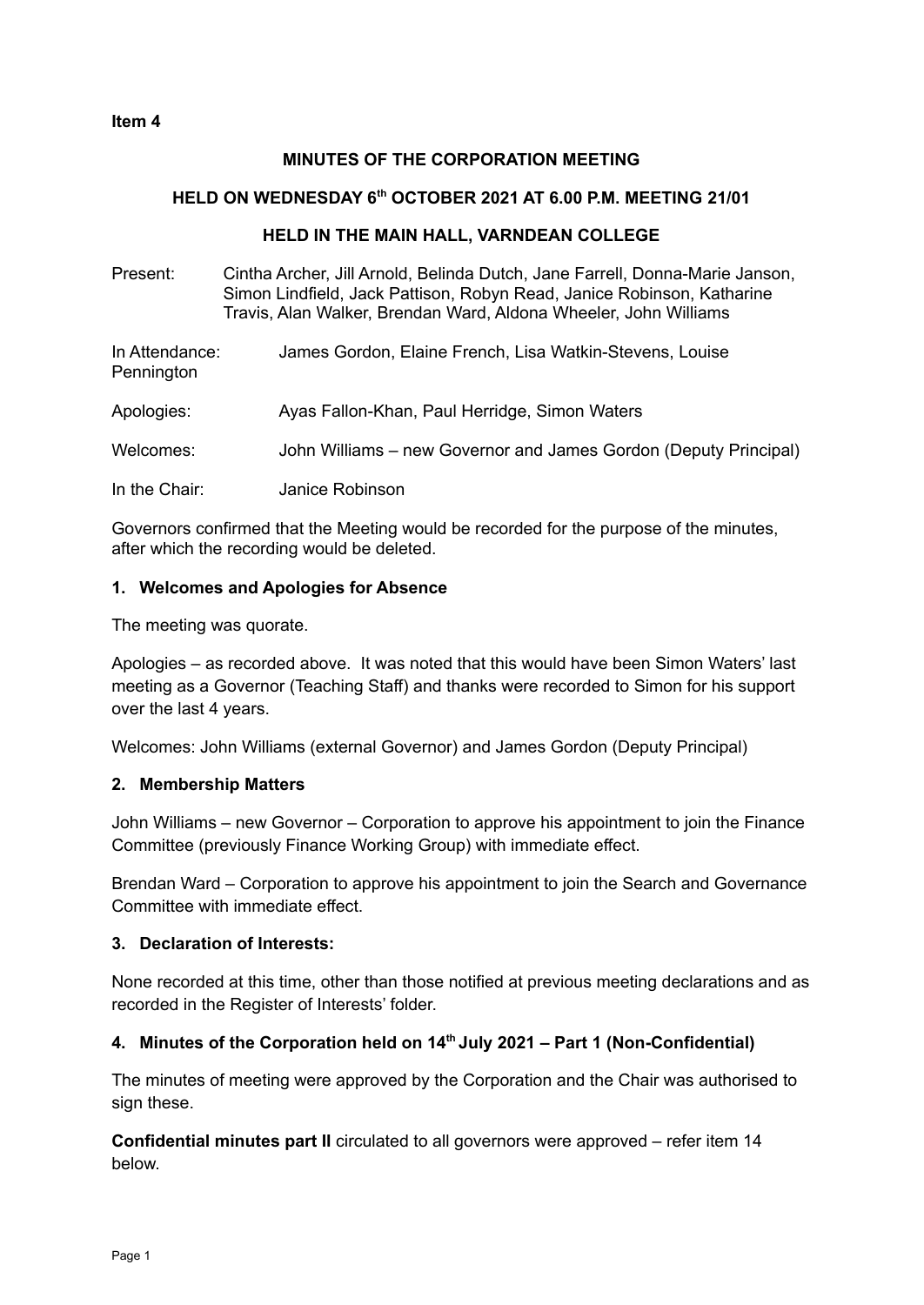# **5. Matters Arising and Action Points – Progress Report and Significant Risks Schedule**

The Corporation noted the progress with actions to date and those which were on going or would be taken forward in due course.

It was noted that the Internal Audit Plan had been included with this item, to highlight the various GDPR related actions which would now be progressed following the appointment last term of the new Internal Auditors. Elaine French confirmed to Governors, the timings for the planned internal audit visits over the year which fell mainly in the Autumn and Spring Terms, with one visit in the Summer Term 2022.

It was noted that the action schedule would be updated to reflect any changes detailed above. **ACTION: Louise Pennington**.

Following questions from Governors, Louise Pennington agreed to check that the architects' images for the proposed quad works/bid application, had been circulated to all Governors. **ACTION: Louise Pennington**

**SIGNIFICANT RISKS 2020/2021**– the Corporation noted the risks for 2020/2021 and agreed to bear these in mind with reference to the Meeting's business.

# **6. Chair's Report**

Janice Robinson presented her report and referred Governors to her written update. The following additional points were recorded:

# **● Update on Local Skills Improvement Plan involved Sussex Colleges (Green Economy etc)**

Governors were reminded that the College had been working with other Sussex Colleges and the Chamber of Commerce and that together the consortium had submitted a bid seeking funds to develop the local skills improvement Plan, which has now been approved. The consortium is working with local employers to identify skills needed within the 6 sectors detailed. Furthermore, funding has been secured for 5 projects relating to green technology and in particular the local SFCs have been awarded £200K to provide a carbon literacy course/qualification, which Varndean College, along with the other local College, has piloted.

● **Use of One to One Report on Governance at Varndean College**

The Chair thanked Governors for participating in the annual One to One Report, the results from which had been shared earlier in the year with all Governors. It was also noted that some of the feedback would be incorporated into the Governance Self-Assessment Report (to be reviewed and approved later this term, via S & G Committee) and that other suggestions for improvements, would be taken forward by the Chair with the Principal

# **● FE Workforce Intelligence – Collection of Governor Data for Department for Education**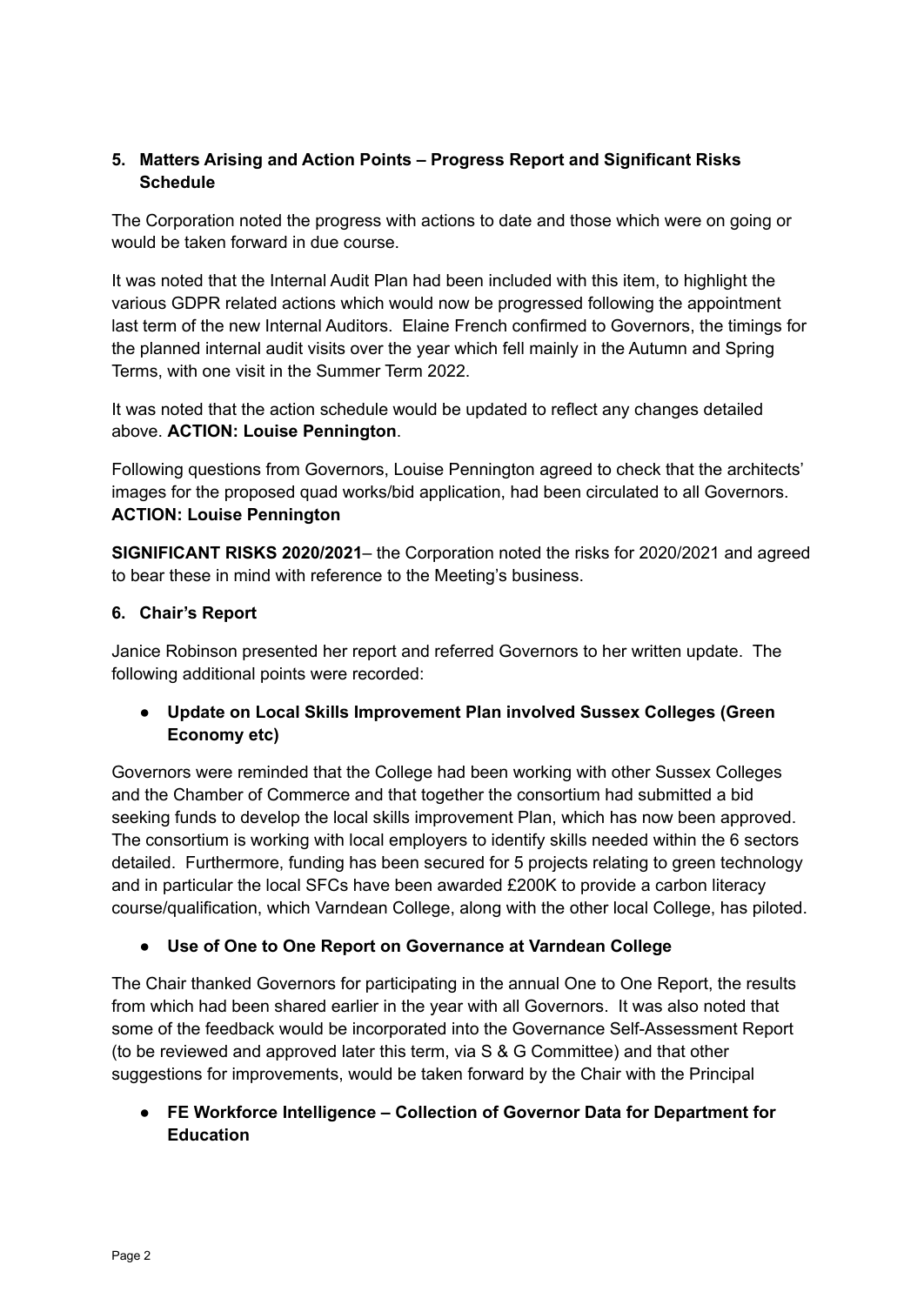The Chair explained that for the first time, the Department for Education were including online data in respect of Governors, within their annual Workforce survey which has to be completed by all Colleges. The data for Governors is not compulsory for this year, but Colleges are encouraged to participate if possible; this will be mandatory for next year. The intention is that this information will support policy development would be issued and that Governor data collected would enable a snapshot of Board composition in the FE sector to the Department for Education and used to feedback data to the sector. The data collected is statistical (size of Board, Governor categories and numbers, gender, ethnicity and age range, time served and Board vacancies), so it's thought that there are no data protection implications.

The Corporation agreed that this information should be provided this year, if available. **ACTION: Louise Pennington**

### **7. Principal's Report**

Donna-Marie Janson presented her report to Governors and the contents of her written report were noted. In summary, the following points were highlighted and additional points and questions were also recorded:

### **a) FE Commissioner's Report and Action Plan**

● The FEC Report in respect of the Diagnostic Assessment carried out in June 2021, has been circulated to all Governors, together with an action plan prepared by the Principal, in response to the various recommendations made in the Report. Donna-Marie Janson confirmed that despite the College being very busy with Students' grade assessments during the Summer Term and other Covid impacts, the visit had been interesting with numerous positive aspects being identified by the Commissioner's Team, including the fact that governance was good, that Governors were seen to be enthusiastic and were able to show that they understood the College's strategic direction and were also aware of current topical issues such as inclusivity. However, the Team had identified that some reports to the Governing Body were insufficient and thereby not providing Governors with the necessary data/information to challenge Management. They welcomed the fact that a new Strategic Plan and format was in preparation and emphasised the need to incorporate measurable targets within the Plan. The FEC Team also looked on the Leadership team in a positive light and focused upon the excellence of performance provided by Staff. The Team acknowledged and welcomed the ambitions of the College to focus on achieving Grade 1 at Ofsted and also the commitment to reducing Staff costs. There were 2 inspectors included in the Team visiting the College who focused upon the curriculum quality and they were satisfied with this part of the assessment. Regarding the financial aspects, the FEC Team highlighted the need to reduce staff costs as percentage of income, which is a recognised issue for all SFCs. At this point Elaine French confirmed that as indicated previously, if the College does not maintain a tight control on its finances this year, there was the possibility that the College's financial health could slip back into requires improvement. The Team also suggested that the College should ensure that all key risks have been included in the current Risk Register.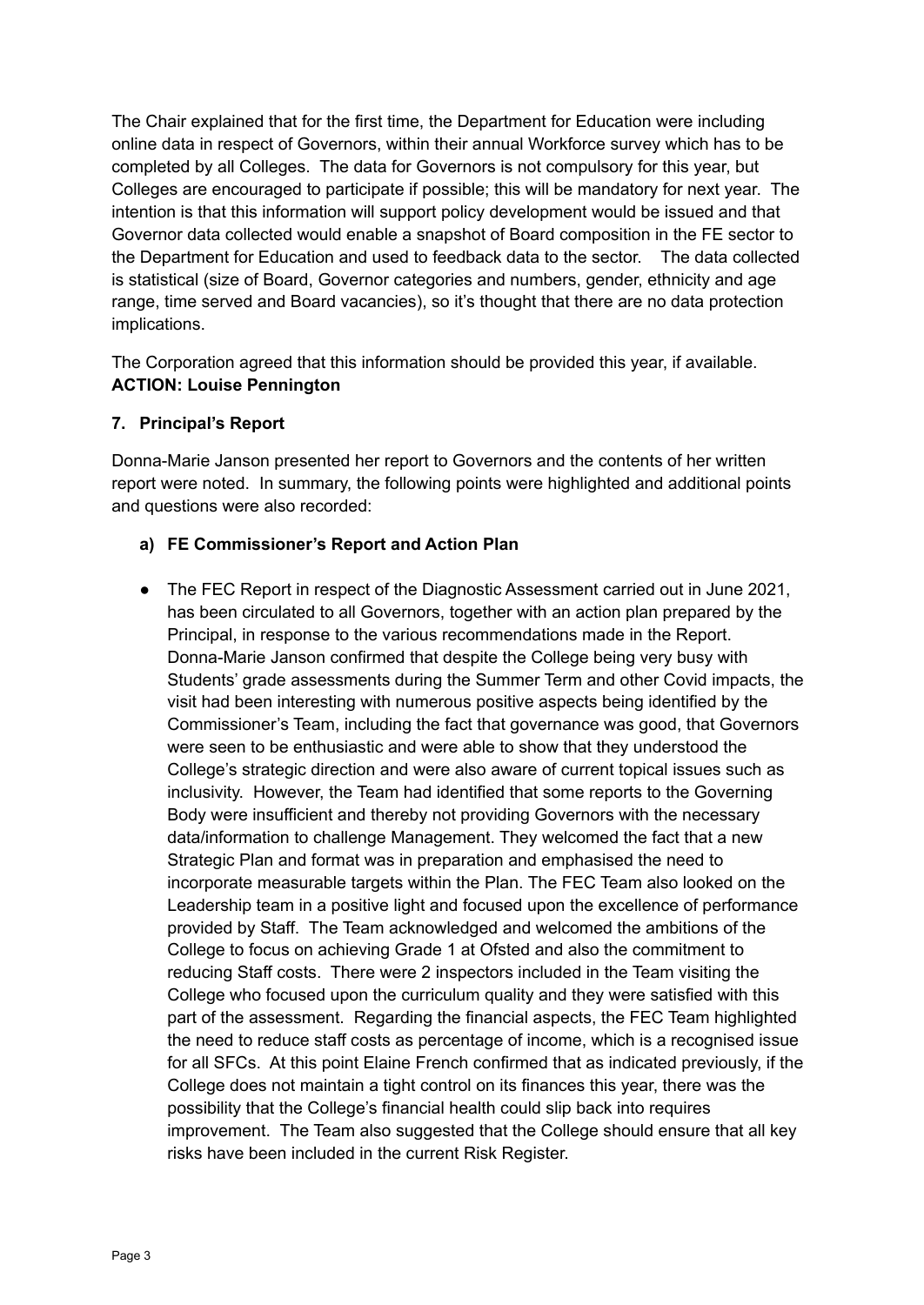- $\bullet$  The Team will return on 29<sup>th</sup> November 2021 for a face to face meeting and would expect to meet with 3 or 4 Governors (between 2.30 p.m. and 3.00 p.m.) – details to follow. **ACTION: Donna-Marie Janson**
- **●** The content of the action plan (pages 47-49) prepared by SLT and which includes progress with all recommendations made, were noted.
- **●** It was noted that the Chair and Principal had met recently with the proposed National Leader of Governance to take forward the governance review, Elton D'Souza, who is chair of a Suffolk academy trust. Discussions included academisation and it was staged that despite the fact that there were fewer Sixth Form Colleges within the FE sector, with a number converting to academies, the College did not currently have an interest in converting. The College will keep the possibility of conversion under regular review, should the circumstances be appropriate and be in the best interest of the College.
- In response to a question from Governors regarding matters of judgement and consequences where the College may decide to follow a different path, it was recorded that there was a greater flexibility as, despite having an FEC diagnostic assessment, the College was not in "full intervention", being in "early intervention" which meant that some of the proposals were recommendations rather than requirements.
- **●** The Corporation recognised that there was a limit on options to grow its Student numbers, owing to the limitation of the College's existing premises, which could only be expanded with the support of ESFA bid funding.
- **●** Governors noted that some of the recommendations, were actions already underway prior to the FEC visit e.g. curriculum costings' exercise and other areas with which the College was already aware, but were not expected to be in place yet e.g. new good practice guide for Management Accounts (paper due to go to Finance Committee Autumn Term). Furthermore, the FEC report suggested that the College should incorporate KPIs (key performance indicators), within its new Strategic plan, which was already planned by the College. It was also agreed that the Finance Working Group should be renamed the Finance Committee.
- **●** Another governing body recommendation suggested following the visit, was that the
- **●** Corporation should search for an GFE professional to join the Governing Body, when there was a vacancy.
- **●** In response to a question from Governors, the Principal confirmed that the FEC's office had asked for additional information/reports before their visit on 29<sup>th</sup> November (to be provided by  $14<sup>th</sup>$  November at the latest).
- **●** Governors also queried the recommendation that the College should be targeting a reduction in the staffing ratio to 70%, whereas it's recognised in the SFC sector that 75-78% is more realistic. However, the College will aim to work towards reducing its current ratio towards 70%, although this will present some challenges without there being an impact upon quality of provision.

# **Other Questions from Governors:**

**●** Changes to the risk register recommended by the FEC report – this includes financial risks such as cash/cashflow position vulnerability etc, particularly in light of the fact that the College's financial health may be classified as requires improvement again, at some point during the year. Elaine French explained a discussion she had had with the FEC Team during their first visit and the concern that although the College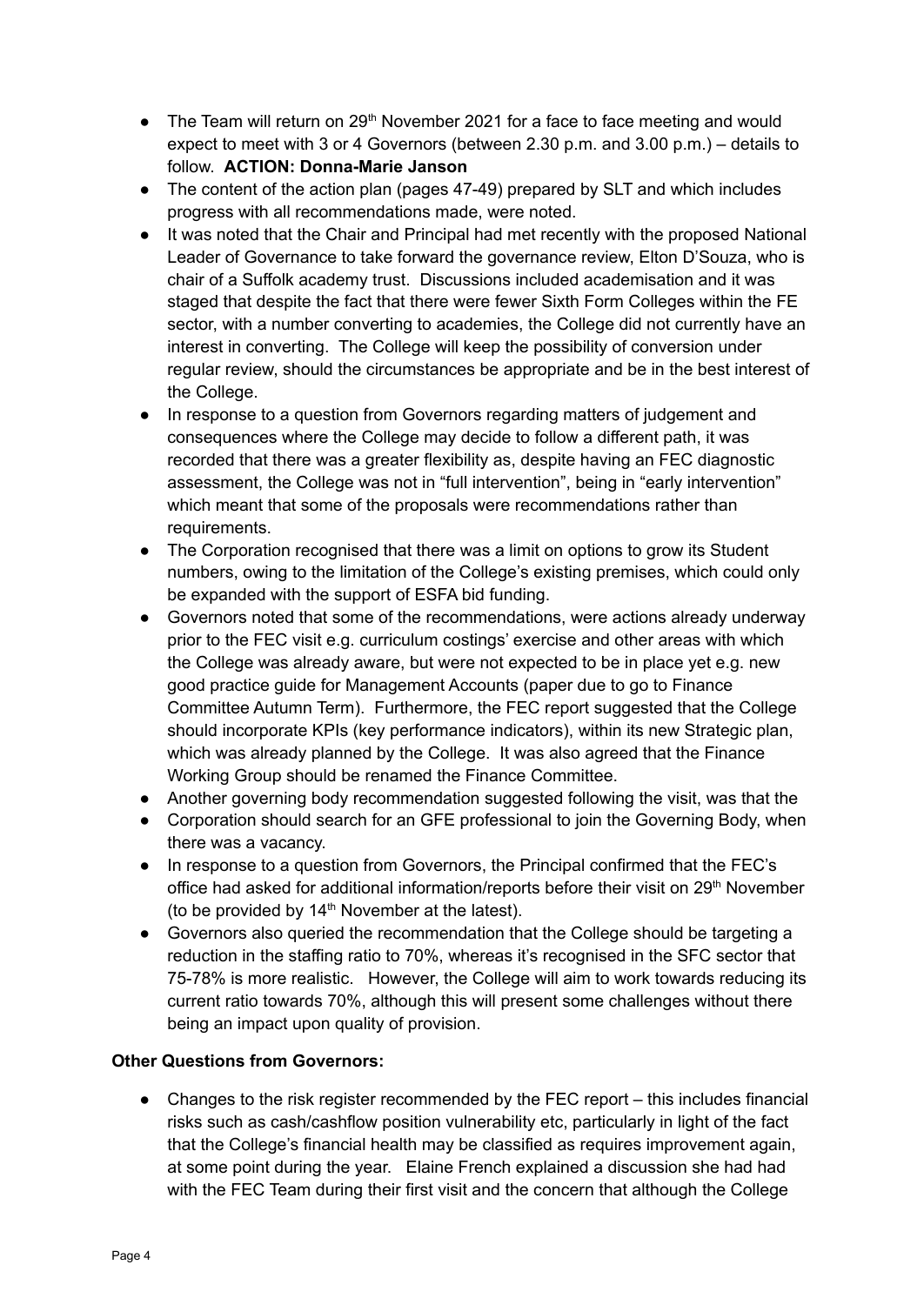had managed the Covid crisis carefully, despite significant issues including a significant loss of International Students' income, whether the College could cope financially with another significant scenario e.g. a different pandemic or disaster.

● Academisation – Governors were reminded that the College had considered this in the past, during the time of the Area Based Review (ABR) in 2017 and those Governors who were appointed since the ABR took place, would find it useful to be provided with some information on the pros and cons of academising and the reasons for the College's preference to remain as a SFC. The Principal agreed that this would be taken forward via the Strategic discussions. **ACTION: Principal**

# **b) Strategic Plan and Consultations with Staff/Governors and other Strategic Plan updates incl. Sustainability/Climate Road Map progress**

Governors were reminded that the existing Strategic Plan was due to end in January 2022 and that the Governors' mid-term seminar in November (**TUESDAY 23 RD , NOVEMBER, 5 P.M. – 8 P.M.)**, would be used to discuss the new draft Strategic Plan and action plan. Following a question from Governors, it was noted that IB would be included in the discussion, particularly with regard to marketing the qualification. Governors were encouraged to attend the event and to put the date in their diaries. **ACTION: Governors**

There will be a whole staff strategic plan discussion day on 20<sup>th</sup> October (delayed owing to Covid and the inability to have all Staff in one room etc); recommendations from this will be feedback to the Governance discussions at the mid-term seminar; James Kewin, SFCA, will be joining the strategic discussions with Staff. The strategic plan progress, including measurable targets/KPIs, will be reported to the FEC team during its visit on 29<sup>th</sup> November.

# **c) Staffing Update**

It was noted that the Annual HR/Staffing Report would be presented to Governors at the next meeting. Reference was made to the front sheet details and the following points were highlighted:

- Increase 0.8 FTE, reflecting an increase in Student numbers by 75, including International Student numbers. Current Student enrolments total approximately 2,000 Students.
- The College is close to full capacity and is particularly tight, taking into account the desire from International Students to study the IB.
- Class sizes have increasedthis year.
- Staff costs are currently projected to be 75.64 of income for 2021/2022 per approved budget (3% better than 2020/2021.
- Student retention is fairly stable, although a few Students have left College, although the numbers broadly follow the previous years' numbers. Retention will continue to be monitored closely, particularly in light of the impact of Covid – also refer item below (Curriculum and Standards' section of the agenda.
- Tuition funding grant has been renewed for this year which the College intends to use to employ learning coaches for 1 to 1 support for Students, which was very successfully managed last year (£86K).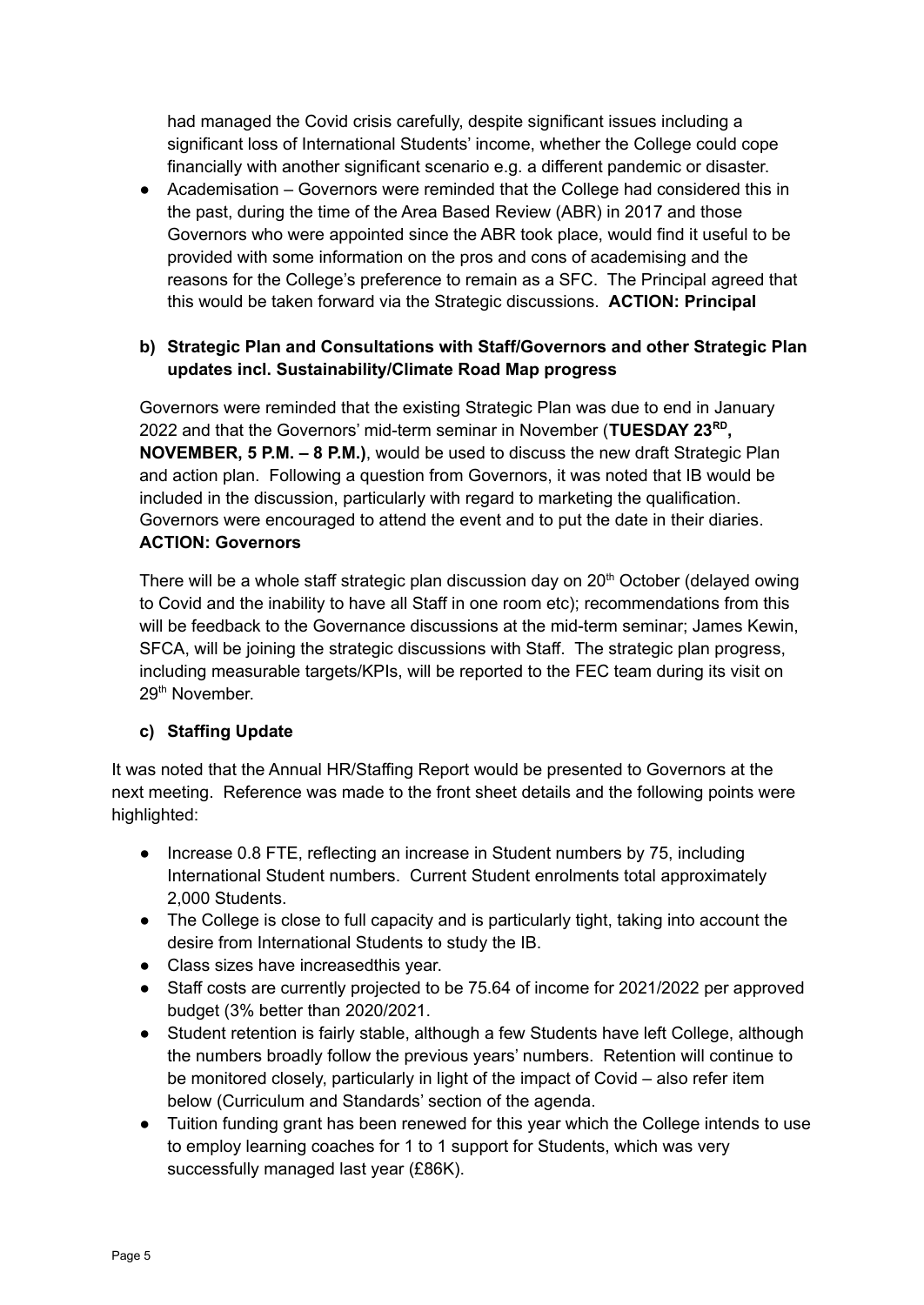### **d) Arrangements for Covid Management, including actions on outbreaks and implications for Risk Management**

The Principal referred Governors to the contents of her report and highlighted the following points:

- All teaching is now carried out on site/face to face, with only remote teaching taking place, if Staff have to isolate/have Covid etc. Some Students also receive remote teaching, where they have had to isolate too.
- Although it's recommended that masks are worn on site, as it's no longer mandatory, few Students are wearing masks, but Staff continue to lead on this and the majority wear masks on site.
- Classrooms and corridors continue to be well-ventilated and hand sanitisers are made available, but there is no social distances or track and trace (apart from where it's needed to identify groups of Students exposed to Covid when there is an outbreak). An outbreak is classified as 10% of students or group of 5 in 1 class have Covid. If outbreaks progress and become more common, the College may revert to mandatory mask wearing and the possibility of returning to online lessons.
- Covid cases 31 in total this term with 21 reported in the last 10 days.
- So far a couple of Staff have had to isolate/tested positive and their lessons have had to move online – where the Staff remain well enough to teach.

# **8. Student Governors' Report**

Jack Pattison and Robyn Read presented the following update to Governors:

# **Jack Pattison**

- **Freshers:** The Freshers 'event was held last week and was successful in many ways, as it gave students a chance to sign up to clubs and societies and to get more involved in college life. The SU on Wednesday offered help on how to set up a Totem student card, and we are hoping that more people will get involved over the coming months. There was a welfare fair on Thursday which I thought was really useful. It gave us advice and information on lots of topics that people of our age group may find useful. The SU also ran an Enrichment Fair on Friday which had games and other activities.
- **What it's like to be back:** Overall, it's thought that students seem to be settling into a completely in-person college. I personally am really enjoying not having to spend much of my lesson time online, I hope that it is much easier for the year 1s to start to form friendship groups, as I know this was particularly difficult last year with COVID restrictions.
- **Careers support:** At the moment, year 2 students who would like to go to university following college, are going to weekly tutorial sessions that give advice and deadlines to help with UCAS applications. These sessions are mostly independent work with some tutor input at the beginning which allows students to get on with their personal statements and anything else they need to complete in the remainder of the 45 minutes. I am personally finding this time really useful as it allows me to see what I need to be doing in order to stay on top of my UCAS forms.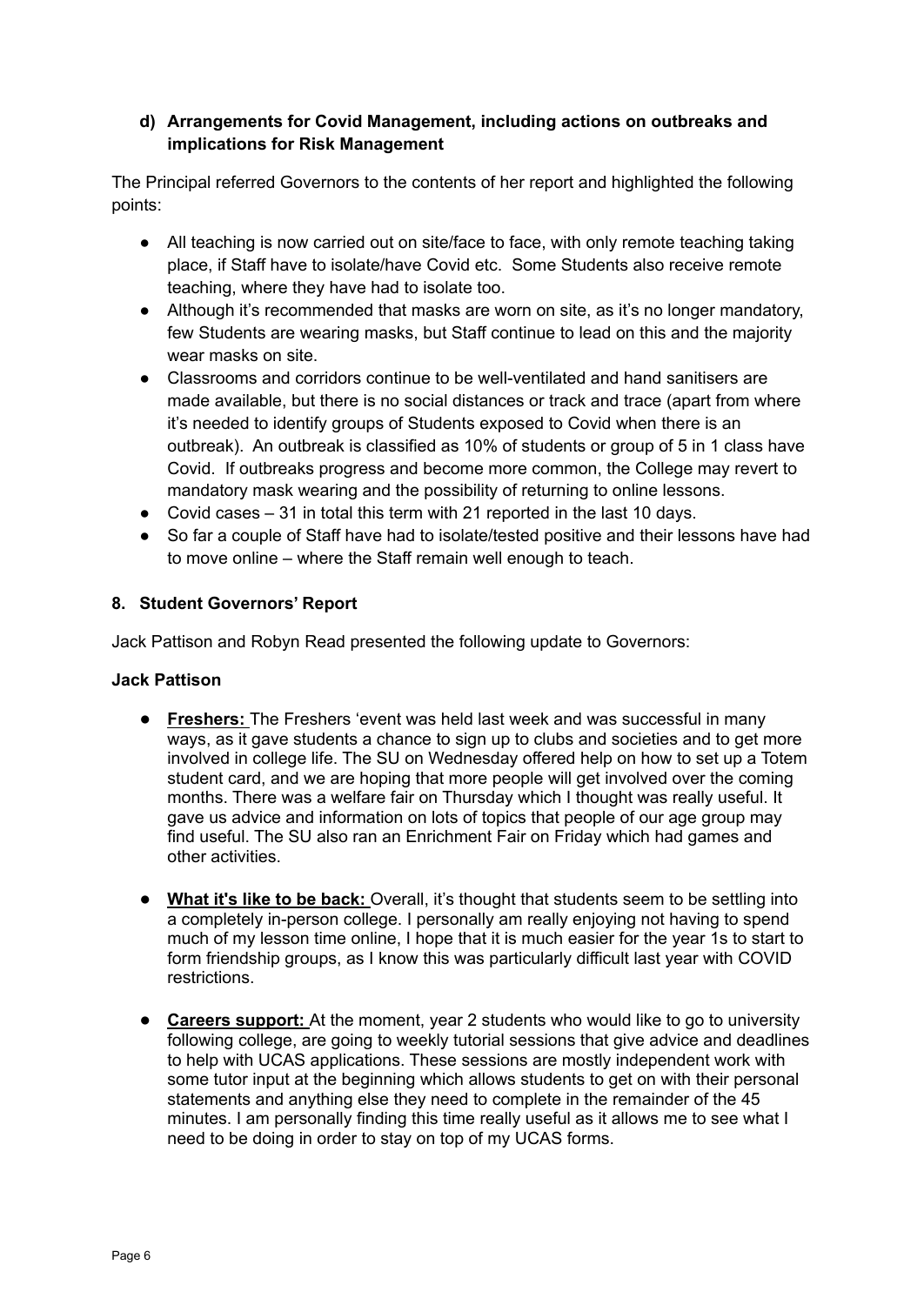### **Robyn Read**

**Tutorial:** Robyn Read is part of the direct employment tutor group scheme, having made the decision to join this over the Summer, with third group session due on Friday. Prior to that, she had been focusing upon university options. Students have been introduced to eClips and Unifrog, which is particularly helpful as this supports both University and Employment paths for students and regarding the latter, it's possible to research different career sectors and opportunities. At the last employment session, Students were informed about apprenticeship opportunities such as higher education and school leavers' programmes. The employment tutorials have made the various future options seem less daunting. Robyn's tutor is part of the careers department and is able to offer expert advice on various topics and although it's the tutors first year in this role, it has made the careers team more approachable as they have integrated with Students more via the tutoring.

**Open Day:** Really positive experience for those involved and it was especially enjoyable being able to interact with others, face to face. She reported that the most common subjects prospective Students/Parents asked about was criminology, STEM subjects, IB and sports but she had had lots of general conversations with people about the College too. She suggested that next time it would be useful to make the SU shirts more prominent with more visible logo and also badges.

**Social Media:** As Freshers has been the main focus during this half term, there has been limited social media progress. However, the SU's main plan will be to continue to promote the social media page with the aim of making it the main platform for SU information; this was promoted to all Groups during the new Student induction day. The number of online followers has increased, although the SU is unsure whether this is in respect of the new Year 1 Students. The SU Social Media Officer (Maddie) is working with the new Director of Student Engagement to encourage more Students to follow the SU site. During Freshers' week the SU also encouraged new Students to follow the three main Instagram pages and gave away various gifts – sweets/stationary etc.

**Covid:** The recommendation to wear masks is not being followed by the majority of Students. However, most Student in class prefer to have more space than normal between Students and some Students don't carry masks anymore. Students are prepared to be compliant if Staff are uncomfortable with the lack of mask wearing. The exception is in Psychology Department where Students are asked to wear masks.

#### **9) Curriculum and Standards**

### a) **Student Performance Data Dashboard including Value Added and Examination Results**

The contents of the paper presented by the Principal were noted by Governors and the following points were recorded:

- The current data dashboard may be revised, when the strategic planning process has been completed and the KPIs agreed.
- A Levels rates broadly in line with last year's results via the TAG process (Teacher Assessment Grades).
- BTEC despite the well-published issues regarding grades during the pandemic, more Students have achieved D star and merit, but there are no national benchmarks available at present. There are also 2 different BTEC qualifications and this will have to be taken into account when finalising the KPIs and using benchmarks.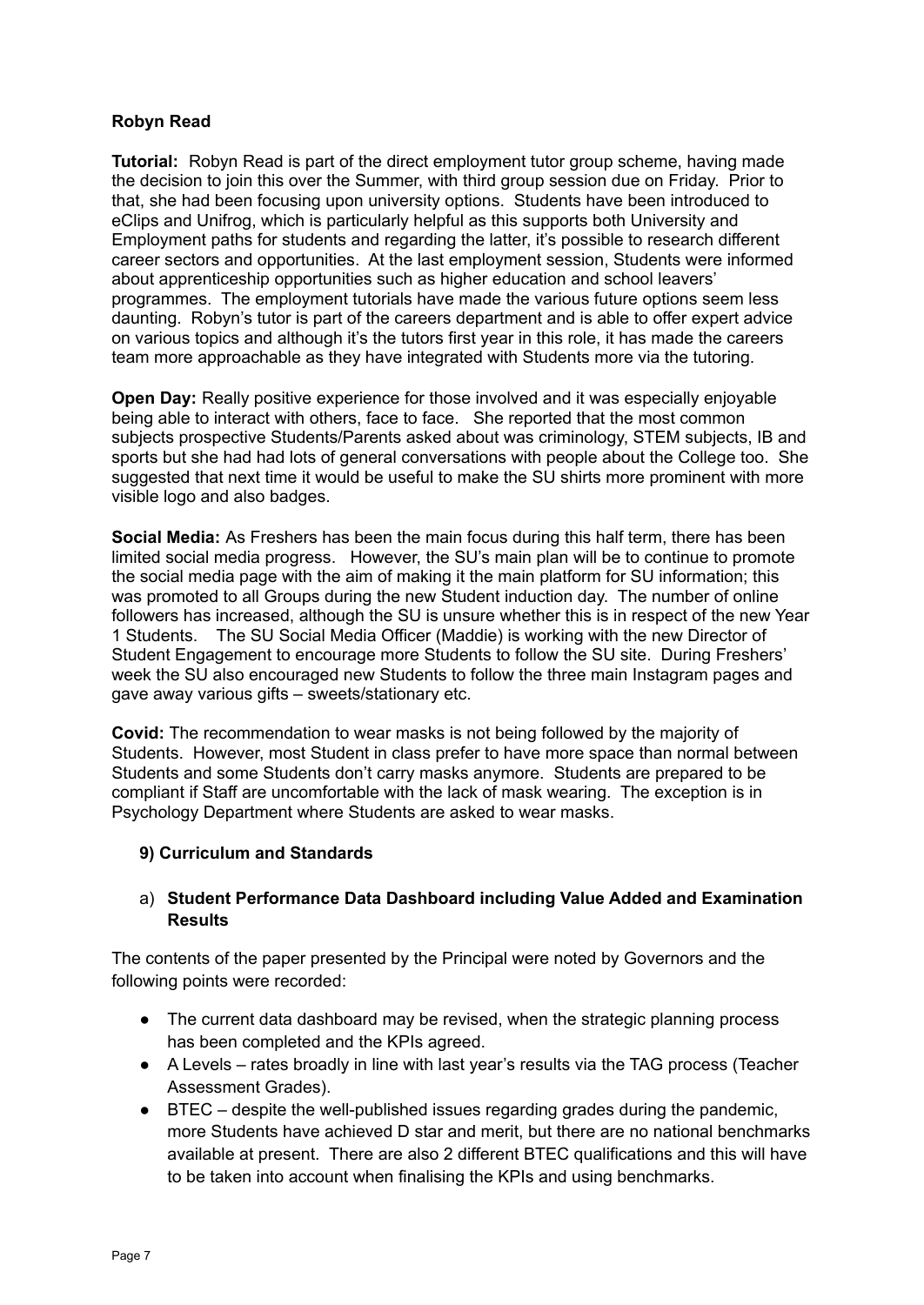- IB continues to have very good results.
- GCSE results reported for the first time this year. For Mathematics and English, the College's results are well above the national benchmark and particularly so for English.
- A Level Value Added has been graded 1 (note grades 1-3 are classified as outstanding), placing the College in the top 1% of providers in the Country. Furthermore, 71% of courses are outstanding for value added and very few subjects are underperforming (less than 1%).
- BTEC Value Added is average (graded 5) against national benchmarks, with increased number of BTEC entries. SAR next meeting will explain more.
- Detailed analysis will be included in the annual College Self-Assessment Report (SAR), which Governors will see later in the year.
- Summer Examinations and TAGs will continue, based on assessments made throughout the year – clarification regarding the details are awaited from the DfE.
- In response to a question from Governors, the Principal confirmed that this positive information regarding the College's performance was being used for marketing purposes, including in the Secondary School visits in presentations to Year 11s.

# **b) Student Enrolment and Class Sizes**

James Gordon presented his paper to Corporation and the contents were noted. The following points were recorded:

- Student enrolment process has worked well this year and classes sizes overall have improved, since the reduction in numbers necessary last year during the worst of the pandemic. However, class sizes for second years have had to carry forward with the average being 16.4 (compared to 17.75 in the previous year; the latter has been maintained despite the loss of some Students not proceeding into their second year. Some additional year 2 courses have also been added and the overall delivery is more efficient.
- Year 1 has seen an increase in recruitment, with growth in both Level 3 A Levels and BTEC qualifications, whilst Level 2 numbers have stayed fairly low, when compared to pre-pandemic times. The average year 1 set size is 19.5. It's expected that the Year 1 increase in numbers, will continue into Year 2.
- The IB is seen to have a negative influence on the class size average and SLT will focus on finding ways to improve this and to broadly make the IB curriculum model more efficient, despite being recognised as a specialist provision at the College. Mandarin has been added to the IB suite of subjects this year which has also been offered to a wider cohort too.
- $\bullet$  Tutorials the increase in provision for year 1 tutorials (Level 3s) with 2 sessions per week, compared to 1 in the past. Class sizes have also increased, which has meant more time for the Tutors to carry out 1 to 1 sessions (approximately 23 Students per class). There are also plans to keep Year 2 tutorials smaller and with 1 lesson slot per week, with a focus on progression as the main topic.
- Curriculum trends there has been a growth in vocational subjects, but the biggest growth area of 9% has been in biology, chemistry and maths, which is likely to have been influenced by the College's new STEM centre attracting more students. Engineering has also been shown to be an increasingly popular course, together with applied psychology and criminology.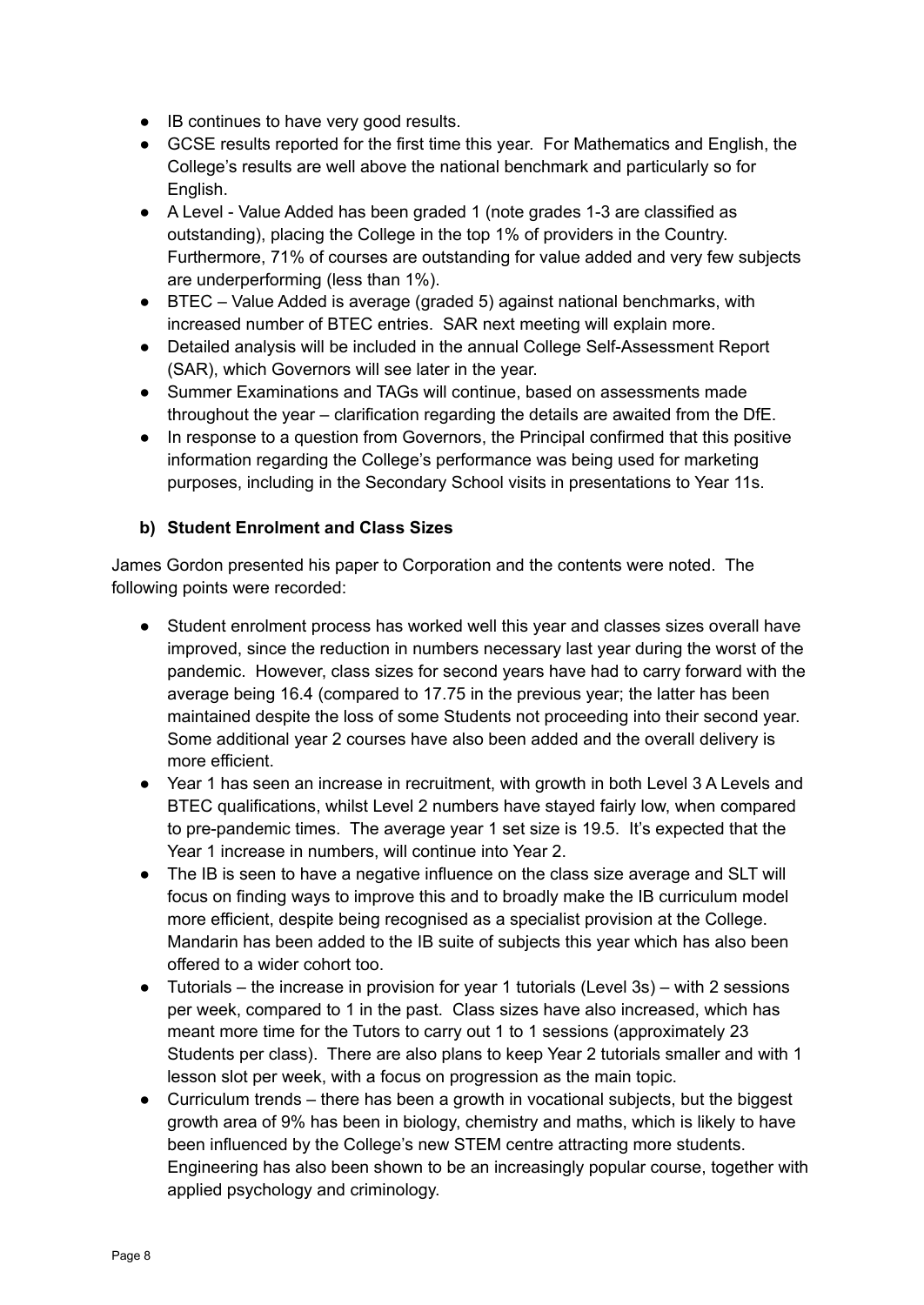- SLT will be looking into some of the creative subjects, where there are lower set sizes.
- Broadly the improvement in set sizes, will help focus on the College's focus upon improving the staff pay ratio.
- GCSE Governors queried why the numbers were reducing and the Deputy Principal explained that the TAG (Teacher Assessment Grade) process had had an impact upon this, noting that Schools had gone through a similar TAG process for GCSEs, as SFCs were for Level 3s and BTECs. More Students were achieving Grade 4 at GCSE and above owing to the TAG system in schools. Hence, the Students have progressed from Schools to the College, but are studying at Level 3, rather than Level 2, although some are requiring more support.
- There are 79 International Students this year (compared to last year's reduced numbers totalling 43, owing to the pandemic). Of the 79 the majority are first year Students, with only 6 or 7 being Year 2s. The College is aiming for 140/150 International Students next year, comprising the roll-over of the 70+ current Year 1 Students, plus a further healthy intake into Year 1 next year. International Student income is around £550k. Cash flow has improved this year following the increase in International Student numbers, the majority of whom are from Europe (including Italy, Switzerland) enrolling mainly on 2 year courses, plus a few from Brazil, whilst the Asian market has been decimated owing to Covid. At this point, congratulations were recorded to the International Department for their success in sourcing new markets.

# **10. Finance Matters**

Elaine French presented the various papers to the Corporation and the following points were recorded:

# **a) Financial Updates and Management Accounts**

Elaine French presented the various finance documents to Governors and highlighted the key aspects of the management accounts. The following points were recorded:

- Good Practice Management Accounts Governors were informed that the new good practice guide issued to Colleges, would be considered by the Finance Committee when it next meets in November and that the ESFA were asking Colleges to adopt these.
- The latest figures are based on the draft final accounts for the year to 31<sup>st</sup> July 2021 and that the external audit work was underway.
- The year end figures are broadly as predicted 6 months ago, noting that the original budget had been set in June 2020; the bottom line is slightly below that targeted in the budget. As expected in the Summer Term, there were various changes in the budget.
- EDITDA (Earnings before Interest, Taxation, Depreciation and Amortisation), doesn't include the pension accounting adjustments, giving a £490K surplus (in May 2021 this was predicted to be £550K, but has slightly worsened owing to the impact of the ongoing pandemic).
- 2019/2020 year end financial health was 130 point and this year 2020/2021 the financial health has improved, with 150 point.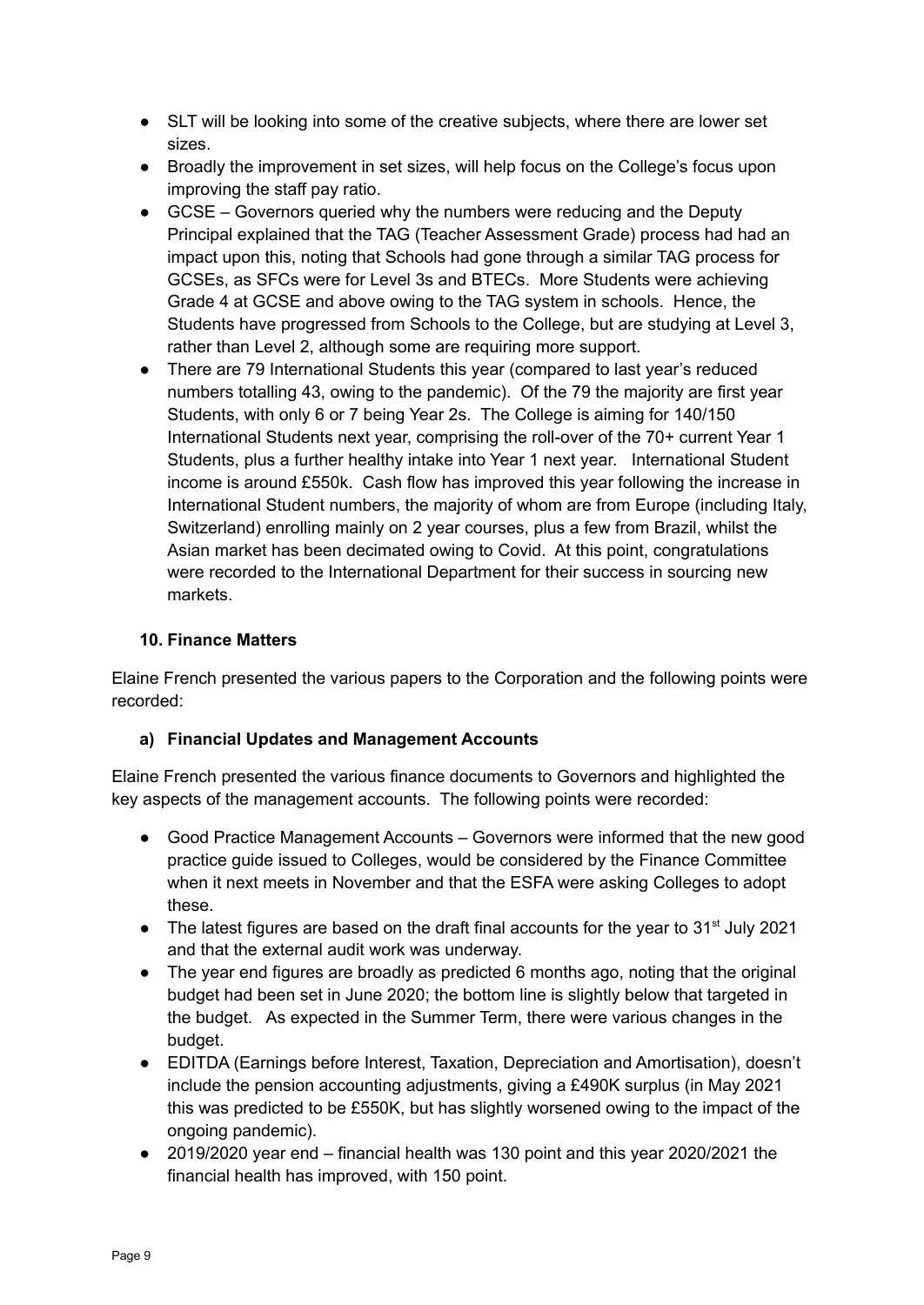- As usual the final draft Annual Report and Financial Statements will be presented to the December 2021 Corporation meeting, via Finance and Audit Committees.
- Staffing ratio: currently this is 78% which is thought to be quite good for a SFC bearing in mind the pressure on staffing, whilst income reduced by approximately £280K (mainly owing to the lost International Student income, although this budget has managed to achieve a breakeven position, despite this). This compares with 76.9% (2020) an 76.3% (2019). The staffing ratio is predicted to reduce this year to approximately 75%, assisted by a predicted increase in income (and restoration of the International Student income), together with an increase in class sizes.
- Focus on restoring cash reserves over the next few years, to recover from the impact of the pandemic.
- An additional member of the HR team has been employed to particularly focus on tracking pay roll and costs and also to provide the analysis necessary to produce the curriculum tracking model (reported upon earlier) and also to analysis adult education. At this point, Governors discussed Staff costs and agreed that it was essential to understand the impact of the various metrics (income, expenditure, student numbers, courses/class sizes, staff numbers etc) and the Principal confirmed that the curriculum costings' analysis was being progressed and the report would be presented to Governors once it has been finalised.
- Staffing ratio 70% is the FEC target ratio for all Colleges including SFCs, although this is not seen as a high target for SFCs and the SFCA suggests that a target of between 75% and 77% was more realistic and in line with the sector average.
- A contingency budget of £150K has been included for next year.
- Governors suggested that it would be helpful if the new Strategic Plan included proposals on how the target Staffing ratio, would be achieved.

# **b) Property Update**

The following update was provided by Elaine French:

- Accommodation Masterplan draft is progressing; as mentioned previously, the aim is to ensure that the College is "bid ready" for any major projects, to ensure that funding opportunities are not missed. The plan will be brought to Governors to consider as soon as it has been drafted. In response to a question from Governors regarding the architect's fee for assisting the College with the Plan (including an analysis of the current site, state of buildings etc), Elaine French confirmed that this was £9K and that the tender process was followed in line with the College's financial regulations.
- Regarding the bid submission made in July 2021 for the 2 classroom extension in one of the quads, the College is still waiting to hear whether it has been successful (due in Autumn Term 2021). In response to a query from Governors, it was confirmed that the project plans had reached RIBA stage 2 and Elaine French confirmed that she had also responded to Alan Walker's e mailed questions post Accommodation Working Group June 2021 meeting and agreed to re-send these to him. **ACTION: Elaine French**
- Summer works there were few works this year owing to the pressure on the College's budget, but a few urgent works were completed, e.g. replacing flooring in some areas, furniture requirements and refurbishing the Staff room and disabled toilets in the main building (owing to the impact on Covid and various delivery and staffing issues, the latter won't be completed until half term).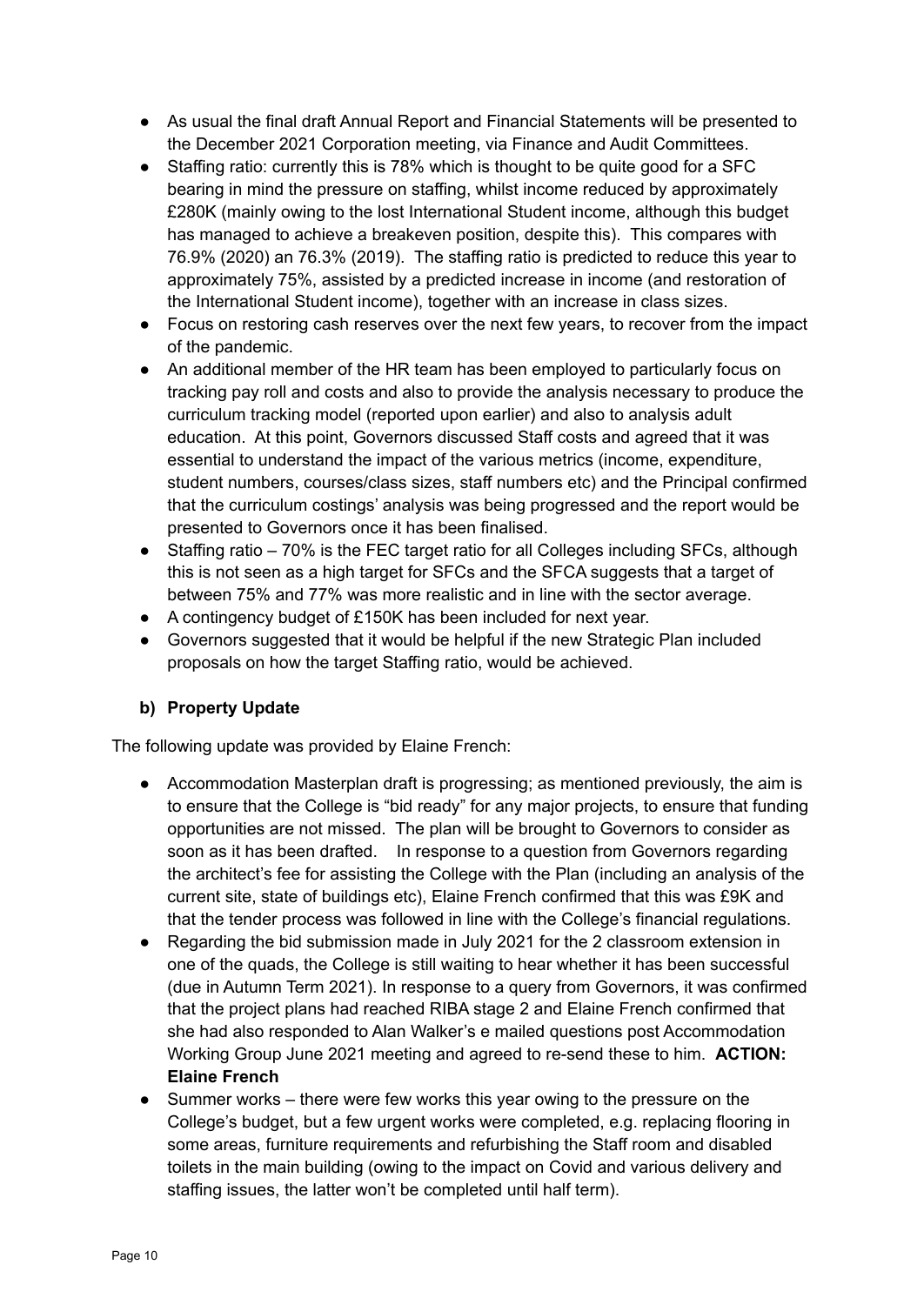- In response to questions and suggestions from the Corporation, regarding the need to focus on urgent issues such as replacing the onsite Huts, Elaine French confirmed that the intention within the Masterplan would be to include small, medium and large projects, together with priority rankings per proposal.
- **c) ESFA Funding Agreement – significant changes only –** The front sheet document which summarised the significant changes to the Funding Agreement, circulated after the meeting papers had been distributed, but prior to the meeting, were noted by the Corporation. Elaine French confirmed that the final paragraph listed had already been completed as part of this year's financial audit and that the other 2 requirements, would be actioned later this term. **ACTION: Elaine French**
- **11. Policies and Other Documents – Corporation approved the policies.**
- a) **Health and Safety Policy –** only minor changes have been made which were summarised in the front sheet. The full Policy was available on request to all Governors and was also on the website.
- **b) Health and Safety Annual Report -** noted.
- **c) Child Protection and Safeguarding Policies –** Governors noted the explanation provided in the front sheet to the Policies and that the changes were to bring the wording into line with the latest KCSiE 2021 (Keeping Children Safe in Education) requirements, particularly noting the new section which set out the procedures on dealing with abuse allegations, developed by Brighton and Hove Children Board, to ensure consistency of process.
- **d) Admissions Policy 19+ -** Governors endorsed the proposals set out in the addendum to the policy, the latter of which was unchanged, noting that the addendum set out the proviso for up to 5% of Students to effectively repeat their year 2, should they be impacted by Covid etc.
- **9. Date of Next Meeting - Wednesday 8 th December 2021 at 6.00 p.m. –** venue to be agreed and whether the Meeting should be held remotely or on site.

# **10. Any Other Business –** None.

#### **11. Part II Confidential business**

#### **a) Part II Minutes from Corporation Meeting held on 14 th July 2021**

Approved.

b) **Matters Arising –** None.

At this point it was resolved that the Staff and Student Governors, SLT members and the Clerk should leave the meeting at this point, owing to the confidential nature of the business. Refer separate confidential minute.